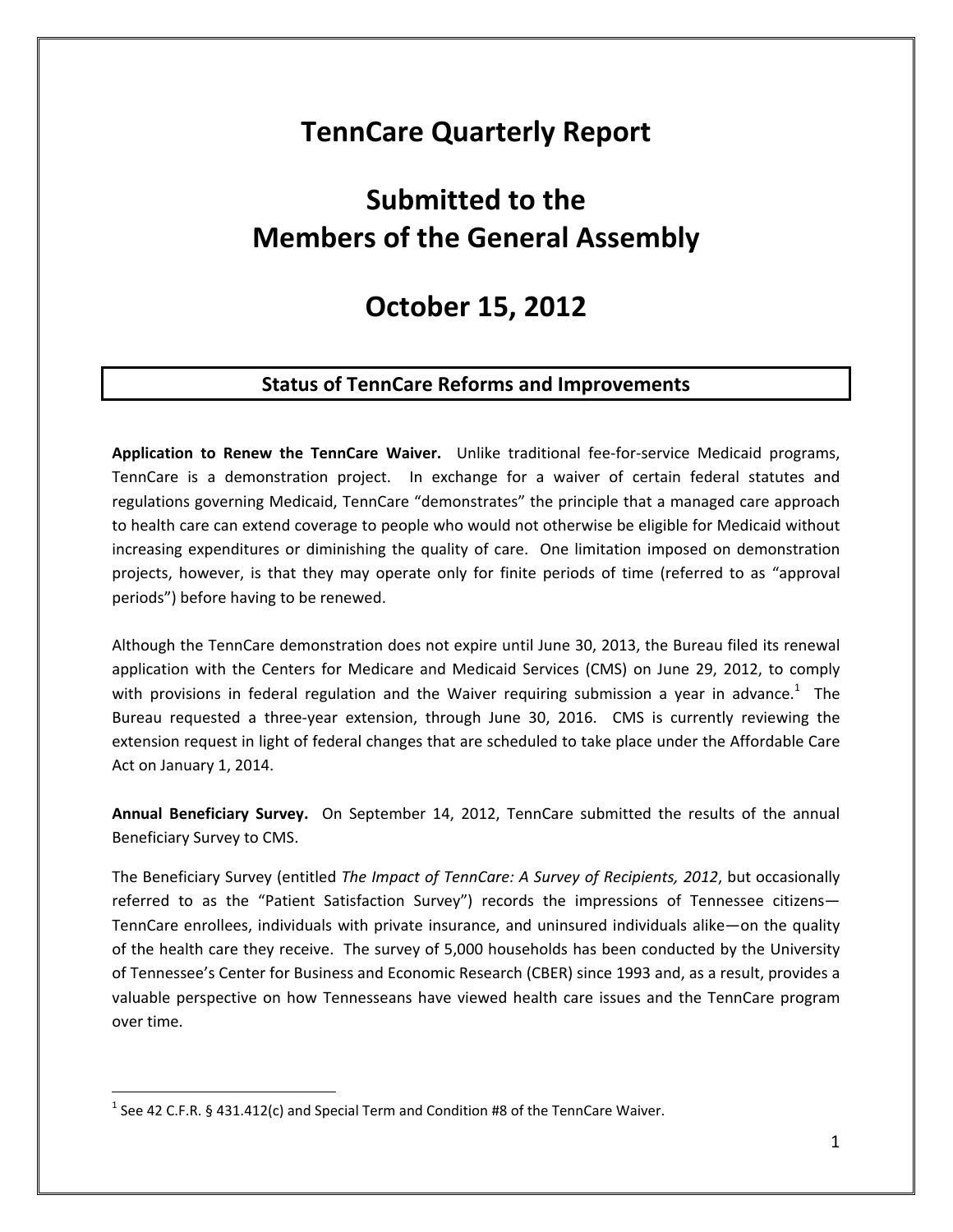Although the findings of a single survey must be viewed in context of long‐term trends, several results from 2012 are noteworthy:

- The estimated number of "uninsured" Tennesseans (577,813) is at its lowest point since 2008.
- The percentage of respondents classifying themselves as "uninsured" (9.2 percent) is at its lowest point since 2005.
- 93 percent of respondents covered by TennCare expressed satisfaction with the quality of care they had received. This level of satisfaction is one of the highest in the program's history.
- The vast majority of respondents covered by TennCare report that they seek initial medical care for themselves (89 percent) and for their children (97 percent) at a doctor's office or clinic instead of at the hospital. These figures are significant because seeking initial medical care at the emergency room (in the absence of an emergency) is clearly less cost-effective than seeking this care at a doctor's office or clinic.

Such statistics illustrate the report's concluding observation that "TennCare continues to receive positive feedback from its recipients, indicating the program is providing medical care in a satisfactory manner and up to the expectations of those it serves."

CBER published the Beneficiary Survey report in September 2012. It may be viewed online at http://cber.bus.utk.edu/tncare/tncare12.pdf.

**Standard Spend Down.** The TennCare Standard Spend Down (SSD) eligibility category opened to new enrollment for the fifth time on September 13, 2012 (following previous periods of open enrollment on October 4, 2010, February 22, 2011, September 12, 2011, and February 21, 2012). SSD is available through an amendment to the TennCare Waiver<sup>2</sup> and is designed to serve a limited number of persons who are not otherwise eligible for Medicaid but who are aged, blind, disabled, or the caretaker relative of a Medicaid‐eligible child and who have enough unreimbursed medical bills to allow them to "spend down" their income to a low level known as the Medically Needy Income Standard (MNIS). The MNIS for a family of three in Tennessee is \$317 per month.

During the open enrollment period, the Department of Human Services (DHS) received 2,731 calls in less than one hour. As a result, 2,626 callers not already covered by TennCare were invited to apply for SSD. As of the end of the quarter, the announced deadline for submitting an application was October 31, 2012.

**Incentives for Providers to Use Electronic Health Records.** The Electronic Health Record (EHR) Incentive Program is a partnership between federal and state governments that grew out of the Health Information Technology for Economic and Clinical Health (HITECH) Act. The purpose of the program, as

 $2$  See Expenditure Authority 7.b.ii and Special Term and Condition #21.a of the TennCare Waiver, a copy of which is available online at http://www.tn.gov/tenncare/forms/tenncarewaiver.pdf.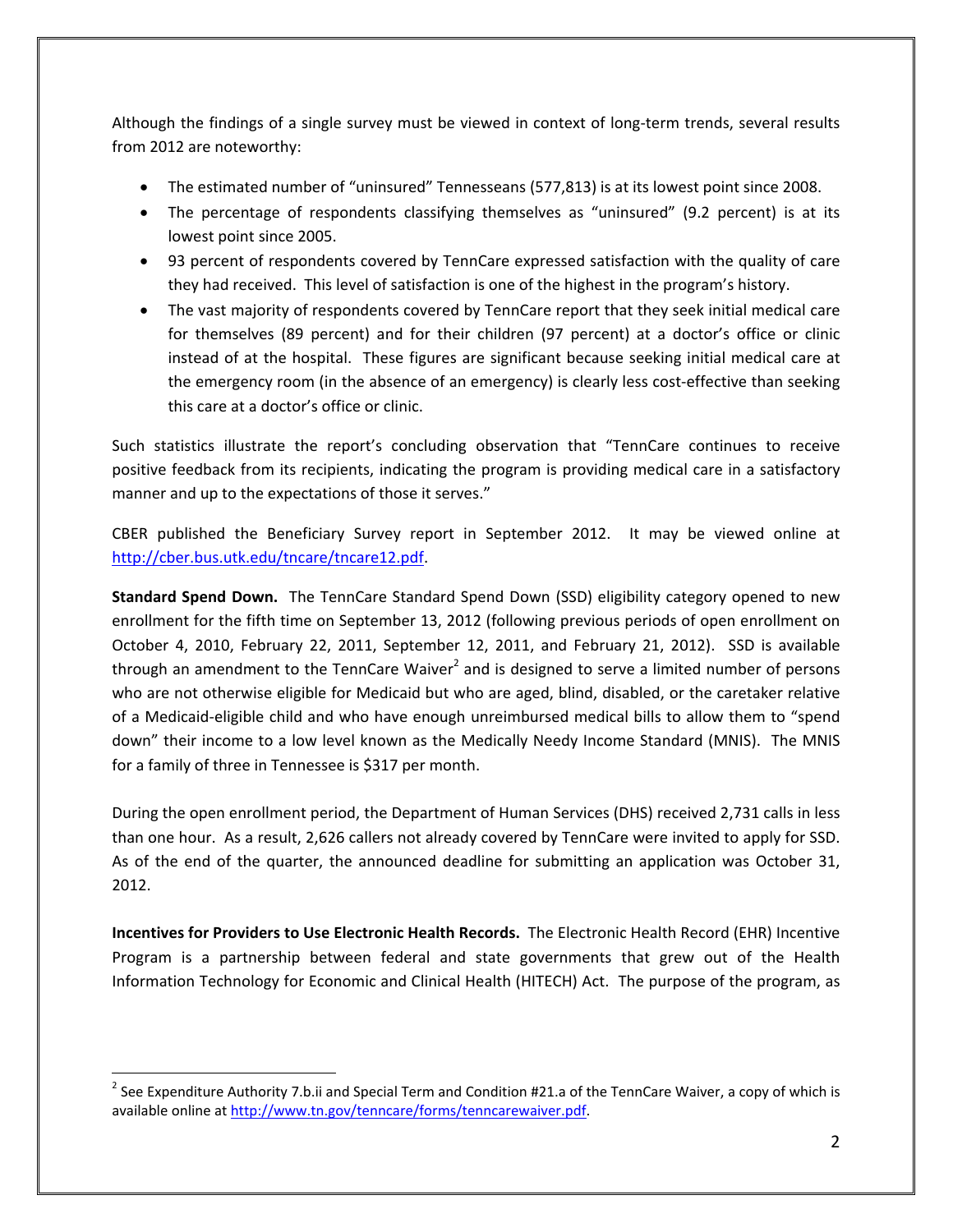its name suggests, is to provide financial incentives to Medicaid providers<sup>3</sup> to replace outdated, often paper-based approaches to medical record-keeping with an electronic system that meets rigorous certification criteria and that can improve health care delivery and quality. The federal government provides 100 percent of the funding for the incentive payments and 90 percent of the administrative costs.

Currently, Medicaid providers may qualify for two types of payments:

- First‐year payments to providers who adopted, implemented, or upgraded to certified EHR technology capable of meeting "meaningful use" (i.e., use that is measurable in both quantity and quality) standards; and
- Second-year payments to providers who earned first-year payments in calendar year 2011 and achieved meaningful use of EHR technology for any period of 90 consecutive days in Fiscal Year 2012 (for eligible hospitals) or calendar year 2012 (for eligible professionals).

During the July to September 2012 quarter, first year and second year payments made by TennCare were as follows:

|                      | <b>Number of Providers</b>                                                                                                                                 | <b>Quarterly Amount</b><br>Paid | <b>Cumulative Amount</b><br>Paid |
|----------------------|------------------------------------------------------------------------------------------------------------------------------------------------------------|---------------------------------|----------------------------------|
| First year payments  | 246 providers<br>(155 physicians, 56 nurse<br>practitioners, 20 dentists,<br>7 certified nurse<br>midwives, 6 hospitals,<br>and 2 physician<br>assistants) | \$11,516,941.00                 | \$94,140,059.97                  |
| Second year payments | 80 providers<br>(44 physicians, 32 nurse<br>practitioners, and 4<br>hospitals                                                                              | \$1,558,165.00                  | \$2,104,863.00                   |

Outreach efforts conducted during the quarter included the mailing of individualized inquiries to nearly 400 providers in two categories: those who had completed TennCare's EHR registration process but had not attested to meeting applicable criteria, and those who had completed CMS's EHR registration process but had not logged into TennCare's Provider Incentive Payment Program (PIPP) web portal for more than 90 days. That these providers had demonstrated interest in the program without actually earning payments made them ideal targets for renewed contact.

Other outreach activities included:

 <sup>3</sup> CMS allows two types of providers to participate in the Medicaid EHR Incentive Program: medical professionals (physicians, nurse practitioners, certified nurse midwives, dentists, and certain kinds of physician assistants) and hospitals (acute care hospitals, critical access hospitals, and children's hospitals).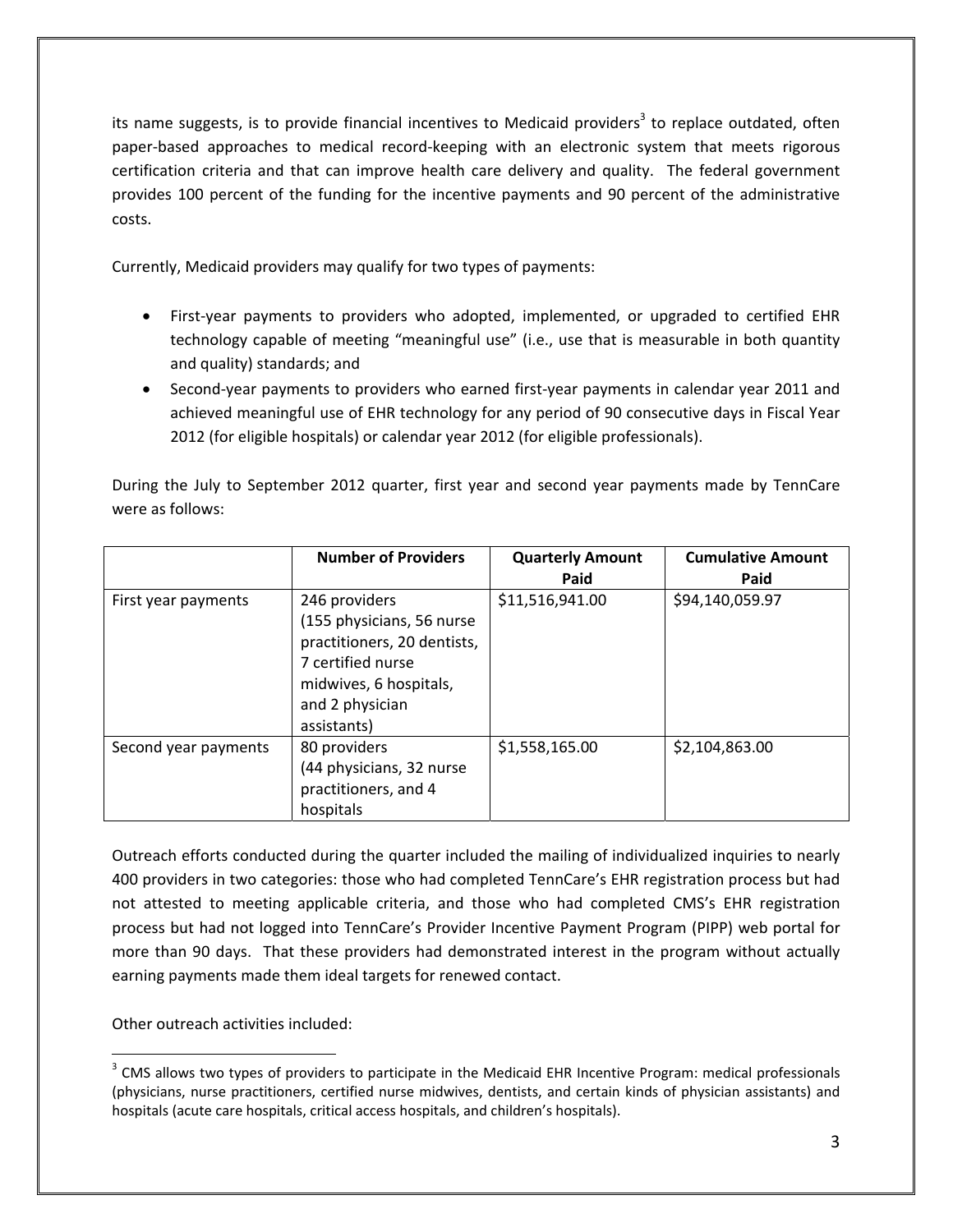- Co-hosting an attestation webinar with Qualifacts Systems, Inc. on July 16;
- Making a presentation at the TennCare Dental Advisory Committee Meeting on August 31;
- Participating in Tennessee Medical Association workshops in six different cities during September; and
- Addressing payment and meaningful use issues at the September 11 meeting between TennCare and the Tennessee Chapter of the American Academy of Pediatrics.

Such activities complement TennCare's considerable online resources devoted to these subjects, some facets of which are a dedicated webpage (located at http://www.tn.gov/tenncare/ehr\_intro.shtml) and newsletters distributed by the Bureau's EHR ListServ.

**Request for Proposals for Pharmacy Benefits Management.** With less than a year remaining until the contract between TennCare and pharmacy benefits manager (PBM) SXC Health Solutions<sup>4</sup> expires on May 31, 2013, the State issued a request for proposals (RFP) for a new pharmacy benefits manager on August 3, 2012.

According to the "Scope of Services" portion of the RFP document (available online at http://tn.gov/generalserv/purchasing/ocr/documents/31865-00346\_001.pdf), actual delivery of services would begin on June 1, 2013, but would be preceded by a six-month period of "readiness review" to ensure proper benefits implementation, so that no disruptions of service occur. Responsibilities of the PBM include:

- Design, implementation, and operation of an online system of claims management, adjudication, and payment;
- Management of TennCare's Preferred Drug List;
- Reviewing enrollees' patterns of prescription drug use and providers' prescribing habits for possible fraud, abuse, and/or waste;
- Operation of a Prior Authorization Review Unit to review and adjudicate requests for non‐ preferred drugs and requests for preferred drugs that do not conform to established guidelines;
- Operation of a Pharmacy Help Desk that responds to pharmacies' questions concerning systems and claims issues; and
- Furnishing an adequate network of retail, specialty, and long-term care pharmacies throughout the state.

Comments and questions from potential bidders occupy 26 pages of the RFP document, suggesting that interest in the contract with TennCare is substantial. The deadline for submission of a proposal is October 15, 2012.

  $4$  SXC recently changed its name to "Catamaran." Additional information about this development appears later in the report.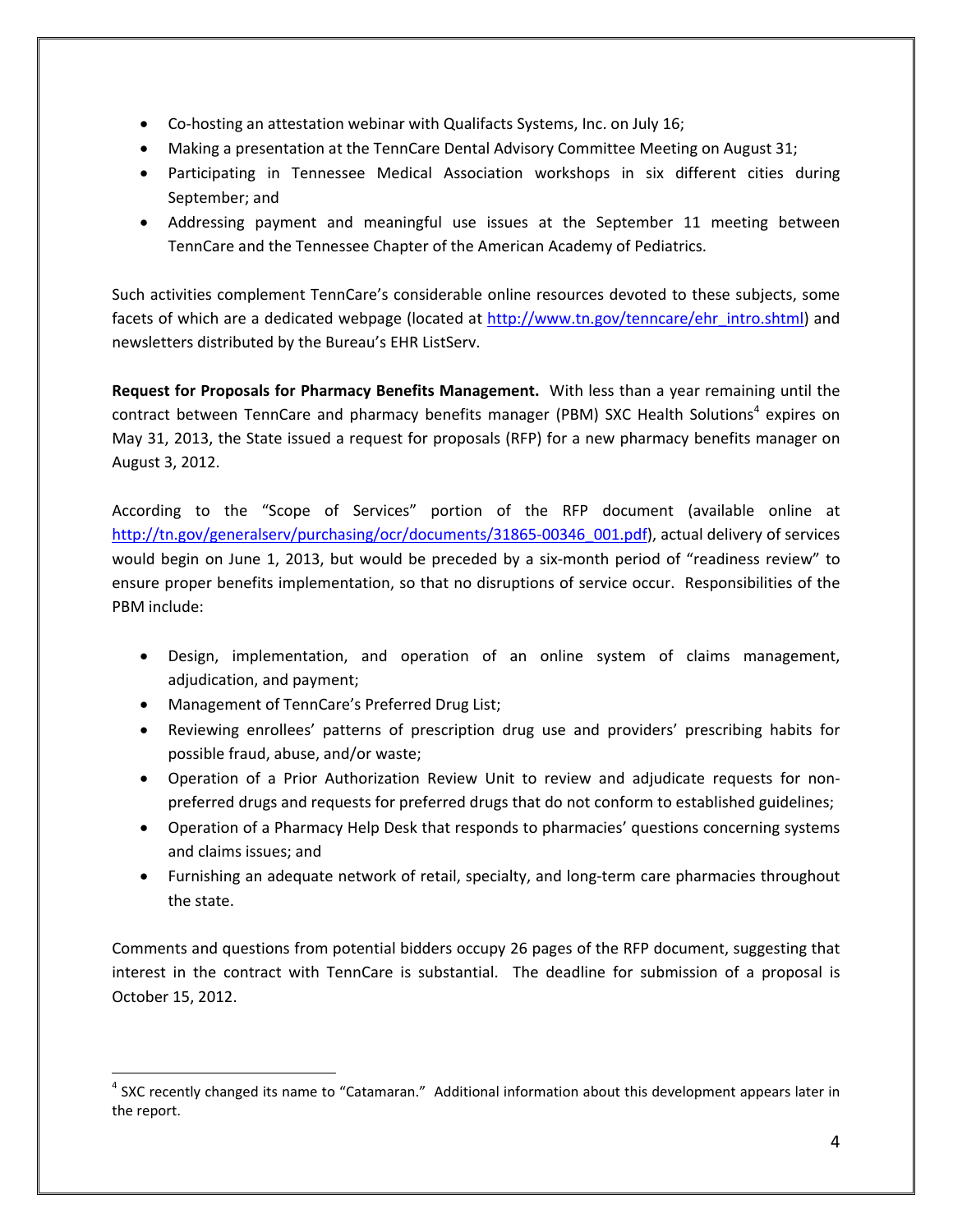**Recognition of TennCare.** In August 2012, Mercy Children's Clinic, a non‐profit provider of medical care to disadvantaged children in Williamson County, honored TennCare with a Certificate of Recognition. The award commends the Bureau's "outstanding dedication in collaborative partnership to provide health care services to the underserved in Tennessee." TennCare Medical Director Jeanne James accepted the certificate on behalf of the Bureau.

The stated mission of Mercy Children's Clinic, which has treated patients since 1999, is to "reflect the love and compassion of Jesus Christ by providing healthcare services to all children and support to their families."<sup>5</sup>

**Quality Improvement Strategy.** As required by federal law,<sup>6</sup> federal regulation,<sup>7</sup> and the State's Waiver agreement with CMS, ${}^{8}$  TennCare has developed a strategy for evaluating and improving the quality and accessibility of care offered to enrollees through the managed care network. The Bureau submitted its annual update of the strategy—entitled "2012 Quality Assessment and Performance Improvement Strategy"—to CMS on August 1, 2012. In addition to laying out the measures of quality assurance already in place, the report outlines TennCare's goals and objectives for the year ahead. Although CMS has not completed its review of the report, last year's approved strategy remains available online at http://www.tn.gov/tenncare/forms/qualitystrategy2011.pdf.

**Name Change for Pharmacy Benefits Manager.** Following the completion of its merger with Catalyst Health Solutions on July 2, 2012, TennCare Pharmacy Benefits Manager (PBM) SXC Health Solutions announced on July 10 that the company's name had changed to Catamaran. Although SXC's acquisition of Catalyst made Catamaran the nation's fourth largest PBM by prescription volume, the effect of the merger on TennCare enrollees is expected to be minimal: neither the Bureau's coverage of prescription drugs nor the network of pharmacies serving the TennCare population has been affected. While the "TennCare Pharmacy Program" website (located at https://tnm.rxportal.sxc.com/rxclaim/portal/preLogin) now displays the Catamaran insignia and includes provider notices reflecting the name change, member materials will not bear the company's new name until January 2013. A notice mailed to all enrollees on September 28, 2012, summarizes this development and informs recipients that they will receive a new pharmacy card.

**Essential Access Hospital (EAH) Payments.** The TennCare Bureau continued to make Essential Access Hospital payments during the July-September 2012 quarter. Essential Access Hospital payments are payments from a pool of \$100 million (\$34,220,000 in State dollars) appropriated by the General Assembly and funded by the hospital assessment fee.

<sup>&</sup>lt;sup>5</sup> See the organization's "Mission/History" page, which is located online at http://mercytn.org/about-us-our- $\frac{\text{missionhistory/}}{6}$ <br> $\frac{1}{2}$  42 U.S.C. § 1396u-2(c)(1)(A)<br><sup>7</sup> 42 C.F.R. § 438.202<br><sup>8</sup> Special Term and Condition #45(c) of the TennCare Waiver, a link to which appears in Footnote 2.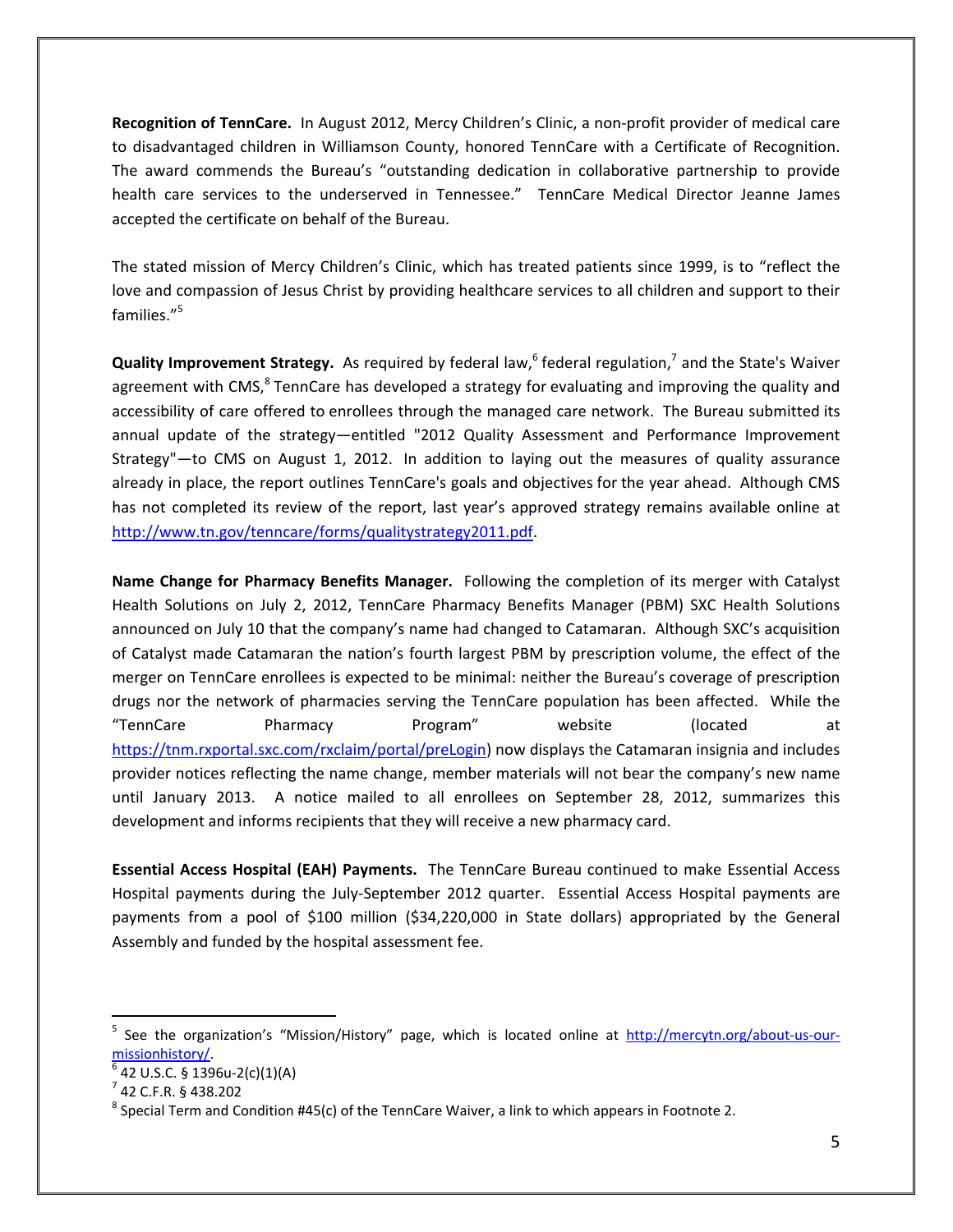The methodology for distributing these funds specifically considers each hospital's relative contribution to providing services to TennCare members, while also acknowledging differences in payer mix and hospitals' relative ability to make up TennCare losses. Data from the Hospital Joint Annual Report is used to determine hospitals' eligibility for these payments. Eligibility is determined each quarter based on each hospital's participation in TennCare. In order to receive a payment for the quarter, a hospital must be a contracted provider with TennCare Select and at least one other Managed Care Organization (MCO), and it must have contracted with TennCare Select for the entire quarter that the payment represents. Excluded from the Essential Access Hospital payments are Critical Access Hospitals, which receive cost-based reimbursement from the TennCare program and, therefore, do not have unreimbursed TennCare costs, and the five State mental health institutes.

The Essential Access Hospital payments for the first quarter of State Fiscal Year 2013 are shown in the table below.

|                                           |                          | <b>EAH First Quarter FY</b> |
|-------------------------------------------|--------------------------|-----------------------------|
| <b>Hospital Name</b>                      | <b>County</b>            | 2013                        |
| Regional Medical Center at Memphis        | <b>Shelby County</b>     | \$3,918,611                 |
| <b>Erlanger Medical Center</b>            | <b>Hamilton County</b>   | \$2,815,559                 |
| Vanderbilt University Hospital            | Davidson County          | \$2,471,141                 |
| University of Tennessee Memorial Hospital | <b>Knox County</b>       | \$1,369,701                 |
| Johnson City Medical Center (with         |                          |                             |
| Woodridge)                                | <b>Washington County</b> | \$1,173,395                 |
| LeBonheur Children's Medical Center       | Shelby County            | \$768,520                   |
| Metro Nashville General Hospital          | Davidson County          | \$751,593                   |
| Jackson - Madison County General Hospital | <b>Madison County</b>    | \$630,757                   |
| Methodist Healthcare - South              | Shelby County            | \$567,179                   |
| Parkridge Medical Center (with Parkridge  |                          |                             |
| Valley)                                   | <b>Hamilton County</b>   | \$497,192                   |
| East Tennessee Children's Hospital        | <b>Knox County</b>       | \$481,480                   |
| Parkwest Medical Center (with Peninsula)  | <b>Knox County</b>       | \$442,401                   |
| <b>Methodist University Healthcare</b>    | <b>Shelby County</b>     | \$408,488                   |
| Saint Jude Children's Research Hospital   | Shelby County            | \$345,034                   |
| <b>Centennial Medical Center</b>          | Davidson County          | \$304,488                   |
| Saint Francis Hospital                    | <b>Shelby County</b>     | \$298,022                   |
| <b>Delta Medical Center</b>               | <b>Shelby County</b>     | \$273,699                   |
| <b>University Medical Center</b>          | <b>Wilson County</b>     | \$249,878                   |
| Skyline Medical Center (with Madison      |                          |                             |
| Campus)                                   | Davidson County          | \$249,155                   |
| Wellmont Holston Valley Medical Center    | <b>Sullivan County</b>   | \$244,410                   |
| Maury Regional Hospital                   | <b>Maury County</b>      | \$242,257                   |
| <b>Mercy Medical Center</b>               | Knox County              | \$238,950                   |
| Pathways of Tennessee                     | <b>Madison County</b>    | \$222,372                   |
| Fort Sanders Regional Medical Center      | <b>Knox County</b>       | \$213,117                   |

#### **Essential Access Hospital Payments for the Quarter**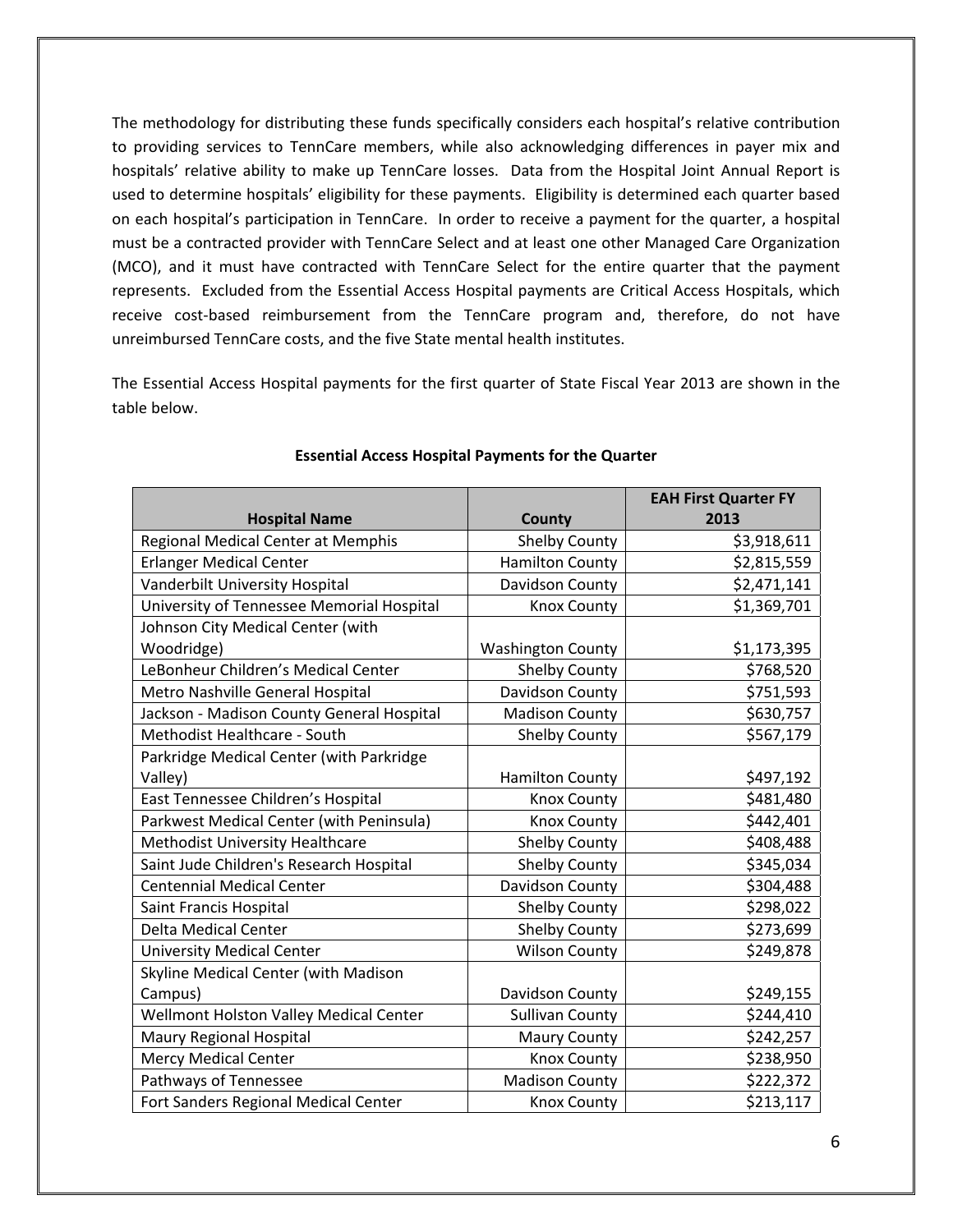|                                            |                          | <b>EAH First Quarter FY</b> |
|--------------------------------------------|--------------------------|-----------------------------|
| <b>Hospital Name</b>                       | County                   | 2013                        |
| Ridgeview Psychiatric Hospital and Center  | <b>Anderson County</b>   | \$199,927                   |
| Middle Tennessee Medical Center            | <b>Rutherford County</b> | \$177,312                   |
| Methodist Healthcare - North               | <b>Shelby County</b>     | \$174,868                   |
|                                            | Montgomery               |                             |
| <b>Gateway Medical Center</b>              | County                   | \$173,520                   |
| Cookeville Regional Medical Center         | <b>Putnam County</b>     | \$171,153                   |
| <b>Baptist Hospital</b>                    | Davidson County          | \$171,065                   |
| Wellmont Bristol Regional Medical Center   | <b>Sullivan County</b>   | \$169,781                   |
| <b>Skyridge Medical Center</b>             | <b>Bradley County</b>    | \$161,171                   |
| <b>Baptist Memorial Hospital for Women</b> | <b>Shelby County</b>     | \$144,904                   |
| Parkridge East Hospital                    | <b>Hamilton County</b>   | \$144,815                   |
| Morristown - Hamblen Healthcare System     | Hamblen County           | \$139,812                   |
| <b>NorthCrest Medical Center</b>           | Robertson County         | \$139,054                   |
| <b>Summit Medical Center</b>               | Davidson County          | \$126,383                   |
| Regional Hospital of Jackson               | <b>Madison County</b>    | \$115,342                   |
| <b>LeConte Medical Center</b>              | Sevier County            | \$113,715                   |
| <b>Sweetwater Hospital Association</b>     | Monroe County            | \$113,290                   |
| <b>Sumner Regional Medical Center</b>      | <b>Sumner County</b>     | \$112,687                   |
| <b>StoneCrest Medical Center</b>           | <b>Rutherford County</b> | \$110,156                   |
| <b>Baptist Hospital of Cocke County</b>    | Cocke County             | \$110,053                   |
| <b>Dyersburg Regional Medical Center</b>   | <b>Dyer County</b>       | \$109,390                   |
| Methodist Medical Center of Oak Ridge      | <b>Anderson County</b>   | \$106,850                   |
| Southern Hills Medical Center              | Davidson County          | \$106,607                   |
| <b>Baptist Memorial Hospital - Tipton</b>  | <b>Tipton County</b>     | \$106,255                   |
| <b>Horizon Medical Center</b>              | Dickson County           | \$103,811                   |
| <b>Blount Memorial Hospital</b>            | <b>Blount County</b>     | \$103,801                   |
| <b>United Regional Medical Center</b>      | Coffee County            | \$98,623                    |
| Saint Mary's Medical Center of Campbell    |                          |                             |
| County                                     | Campbell County          | \$98,351                    |
| Takoma Regional Hospital                   | <b>Greene County</b>     | \$84,088                    |
| Harton Regional Medical Center             | Coffee County            | \$84,015                    |
| Jellico Community Hospital                 | Campbell County          | \$83,928                    |
| Hendersonville Medical Center              | <b>Sumner County</b>     | \$83,885                    |
| <b>Sycamore Shoals Hospital</b>            | <b>Carter County</b>     | \$81,178                    |
| <b>Community Behavioral Health</b>         | <b>Shelby County</b>     | \$77,701                    |
| Athens Regional Medical Center             | <b>McMinn County</b>     | \$72,868                    |
| Lakeway Regional Hospital                  | Hamblen County           | \$71,774                    |
| Hardin Medical Center                      | Hardin County            | \$71,737                    |
| <b>Heritage Medical Center</b>             | <b>Bedford County</b>    | \$70,122                    |
| Henry County Medical Center                | <b>Henry County</b>      | \$69,531                    |
| Indian Path Medical Center                 | <b>Sullivan County</b>   | \$68,522                    |
| Crockett Hospital                          | Lawrence County          | \$64,484                    |
| Saint Mary's Jefferson Memorial Hospital   | Jefferson County         | \$61,910                    |
| River Park Hospital                        | <b>Warren County</b>     | \$61,016                    |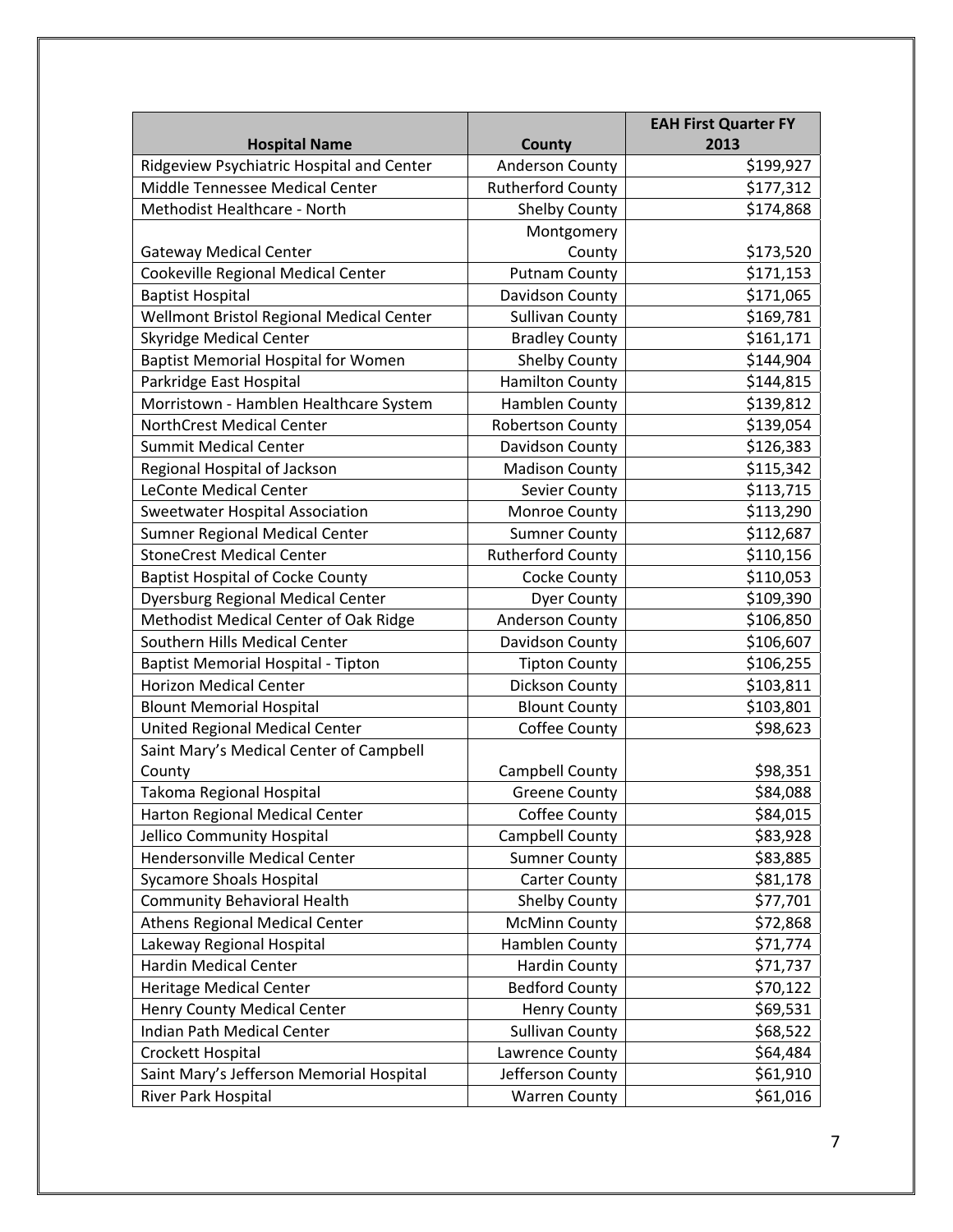|                                               |                          | <b>EAH First Quarter FY</b> |
|-----------------------------------------------|--------------------------|-----------------------------|
| <b>Hospital Name</b>                          | <b>County</b>            | 2013                        |
| Humboldt General Hospital                     | <b>Gibson County</b>     | \$60,755                    |
| Southern Tennessee Medical Center             | Franklin County          | \$59,347                    |
| <b>Grandview Medical Center</b>               | <b>Marion County</b>     | \$58,710                    |
| <b>Bolivar General Hospital</b>               | Hardeman County          | \$58,263                    |
| <b>Claiborne County Hospital</b>              | <b>Claiborne County</b>  | \$58,010                    |
| <b>Lincoln Medical Center</b>                 | <b>Lincoln County</b>    | \$56,893                    |
| Wellmont Hawkins County Memorial Hospital     | <b>Hawkins County</b>    | \$53,605                    |
| <b>Baptist Memorial Hospital - Union City</b> | <b>Obion County</b>      | \$52,893                    |
| Jamestown Regional Medical Center             | <b>Fentress County</b>   | \$50,293                    |
| <b>Roane Medical Center</b>                   | Roane County             | \$48,738                    |
| Hillside Hospital                             | <b>Giles County</b>      | \$47,564                    |
| Skyridge Medical Center - West                | <b>Bradley County</b>    | \$46,619                    |
| Riverview Regional Medical Center - North     | <b>Smith County</b>      | \$41,536                    |
| Livingston Regional Hospital                  | <b>Overton County</b>    | \$41,506                    |
| <b>Volunteer Community Hospital</b>           | <b>Weakley County</b>    | \$38,195                    |
| Methodist Healthcare - Fayette                | <b>Fayette County</b>    | \$35,737                    |
| McKenzie Regional Hospital                    | <b>Carroll County</b>    | \$34,407                    |
| <b>Wayne Medical Center</b>                   | <b>Wayne County</b>      | \$32,724                    |
| <b>McNairy Regional Hospital</b>              | <b>McNairy County</b>    | \$29,037                    |
| <b>Henderson County Community Hospital</b>    | <b>Henderson County</b>  | \$28,381                    |
| <b>Haywood Park Community Hospital</b>        | Haywood County           | \$26,979                    |
| Baptist Memorial Hospital - Huntingdon        | <b>Carroll County</b>    | \$26,526                    |
| <b>Erlanger East Hospital</b>                 | <b>Hamilton County</b>   | \$24,153                    |
| Gibson General Hospital                       | <b>Gibson County</b>     | \$23,949                    |
| Johnson City Specialty Hospital               | <b>Washington County</b> | \$21,465                    |
| White County Community Hospital               | <b>White County</b>      | \$20,329                    |
| <b>Decatur County General Hospital</b>        | <b>Decatur County</b>    | \$20,029                    |
| <b>Emerald Hodgson Hospital</b>               | Franklin County          | \$16,503                    |
| <b>TOTAL</b>                                  |                          | \$25,000,000                |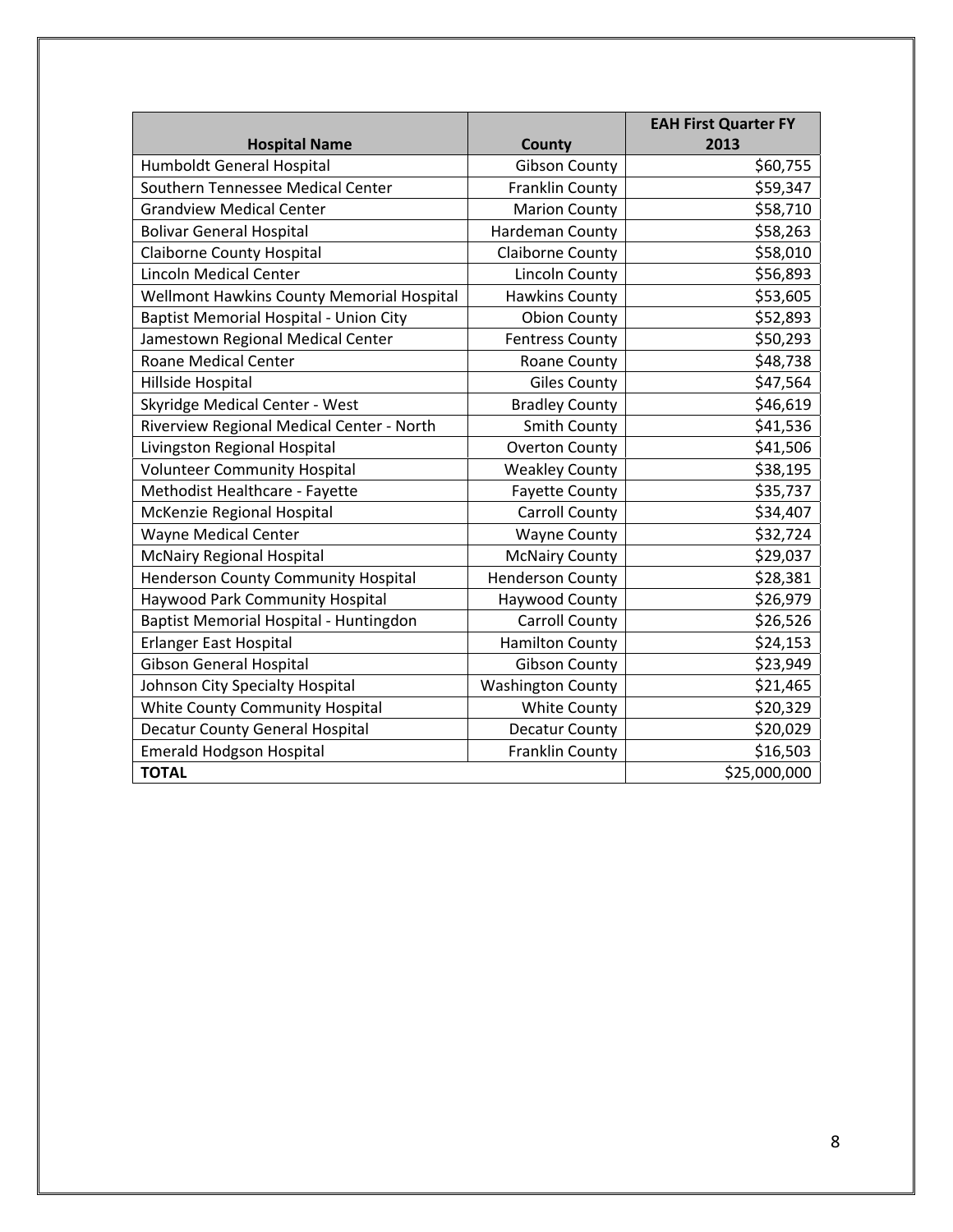## **Number of Recipients on TennCare and Costs to the State**

At the end of the period July 1, 2012, through September 30, 2012, there were 1,181,449 Medicaid eligibles and 18,516 Demonstration eligibles enrolled in TennCare, for a total of 1,199,965 persons.

Estimates of TennCare spending for the first quarter are summarized in the table below.

|                               | 1 <sup>st</sup> Quarter* |
|-------------------------------|--------------------------|
| Spending on MCO services**    | \$960,739,800            |
| Spending on dental services   | \$40,206,300             |
| Spending on pharmacy services | \$170,781,700            |
| Medicare "clawback"***        | \$41,984,300             |

*\*These figures are cash basis as of September 30 and are unaudited.*

*\*\*This figure includes Integrated Managed Care MCO expenditures.*

\*\*\*The Medicare Part D clawback is money states pay to the federal government to help offset costs the *federal government incurs by covering the prescription benefit for enrollees who have both Medicare and Medicaid.*

## **Viability of MCCs in the TennCare Program**

**Claims payment analysis.** TennCare's prompt pay requirements may be summarized as shown below.

| <b>Entity</b>             | <b>Standard</b>                                                                       | <b>Authority</b>        |
|---------------------------|---------------------------------------------------------------------------------------|-------------------------|
| <b>MCOs</b>               | 90% of clean claims for payment for services delivered to                             | T.C.A. $§$ 56-32-126(b) |
| (non-CHOICES<br>services) | TennCare enrollees are paid within 30 calendar days of the<br>receipt of such claims. |                         |
|                           | 99.5% of all provider claims are processed, and, if                                   |                         |
|                           | appropriate, paid within 60 calendar days of receipt.                                 |                         |
| <b>MCOs</b>               | 90% of clean electronically submitted Nursing Facility and                            | TennCare contract       |
| (CHOICES                  | applicable Home and Community Based Services claims <sup>9</sup> are                  |                         |
| services)                 | processed and paid within 14 calendar days of receipt.                                |                         |
|                           | 99.5% of clean electronically submitted Nursing Facility and                          |                         |
|                           | applicable Home and Community Based Services claims <sup>10</sup> are                 |                         |
|                           | processed and paid within 21 calendar days of receipt.                                |                         |

<sup>&</sup>lt;sup>9</sup> Excludes Personal Emergency Response Systems (PERS), assistive technology, minor home modifications, and pest control claims. Claims for delivery of these services are handled like general MCO claims.<br><sup>10</sup> Ibid.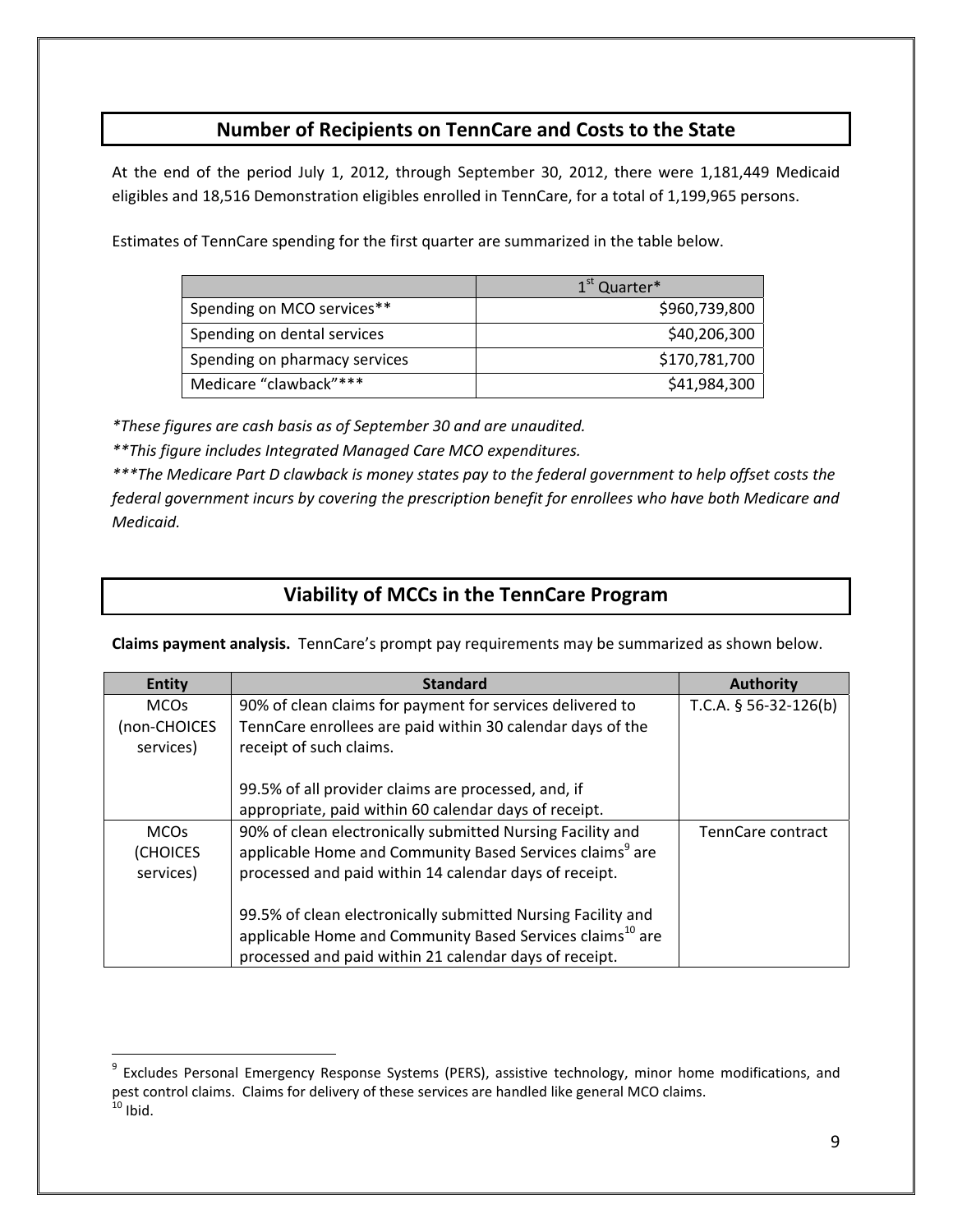| <b>Entity</b> | <b>Standard</b>                                              | <b>Authority</b>     |
|---------------|--------------------------------------------------------------|----------------------|
| <b>DBM</b>    | 90% of clean claims for payment for services delivered to    | TennCare contract    |
|               | TennCare enrollees are processed, and, if appropriate, paid  | and in accordance    |
|               | within 30 calendar days of the receipt of such claims.       | with T.C.A. § 56-32- |
|               |                                                              | 126(b)               |
|               | 99.5% of all provider claims are processed, and, if          |                      |
|               | appropriate, paid within 60 calendar days of receipt.        |                      |
| <b>PBM</b>    | 100% of all clean claims submitted by pharmacy providers are | TennCare contract    |
|               | paid within 10 calendar days of receipt.                     |                      |

The MCOs, the DBM, and the PBM are required to submit monthly claims data files of all TennCare claims processed to the Tennessee Department of Commerce and Insurance (TDCI) for verification of statutory and contractual prompt pay compliance. The plans are required to separate their claims data by TennCare Contract (i.e., East, Middle, or West Grand Region) and by subcontractor (e.g., claims processed by a vision benefits manager). Furthermore, the MCOs are required to identify separately non-emergency transportation (NEMT) claims in the data files. Finally, the MCOs are required to submit separate claims data files representing a subset of electronically submitted Nursing Facility and applicable Home and Community Based Services claims for CHOICES enrollees. TDCI then performs an analysis and reports the results of the prompt pay analyses by NEMT and CHOICES claim types, by subcontractor, by TennCare contract, and by total claims processed for the month.

If an MCO does not comply with the prompt pay requirements based on the total claims processed in a month, TDCI has the statutory authority to levy an administrative penalty of \$10,000 for each month of non-compliance after the first instance of non-compliance was reported to the plan. The TennCare Bureau can also assess liquidated damages pursuant to the terms of the TennCare contract. If the DBM and PBM do not meet their contractual prompt pay requirements, only the TennCare Bureau can assess applicable liquidated damages against these entities.

**Net worth requirement.** By statute, the minimum net worth requirement for each TennCare MCO is calculated based on premium revenue for the most recent calendar year, as well as any TennCare payments made to the MCO that are not reported as premium revenue.

During this quarter, the MCOs submitted their National Association of Insurance Commissioners (NAIC) Second Quarter 2012 Financial Statement. As of June 30, 2012, TennCare MCOs reported net worth as indicated in the table below. $^{11}$ 

|                      | <b>Net Worth</b> | Reported         | Excess/      |
|----------------------|------------------|------------------|--------------|
|                      | Requirement      | <b>Net Worth</b> | (Deficiency) |
| Amerigroup Tennessee | \$17,551,988     | \$94,570,941     | \$77,018,953 |

<sup>&</sup>lt;sup>11</sup> The "Net Worth Requirement" and "Reported Net Worth" figures in the table are based on the MCOs' companywide operations, not merely their TennCare operations. Amerigroup, for instance, operates a Medicare Advantage Plan in Middle Tennessee, while UnitedHealthcare has several lines of business in Illinois, Iowa, Virginia, and Tennessee. Volunteer State Health Plan, by contrast, operates solely on TennCare's behalf.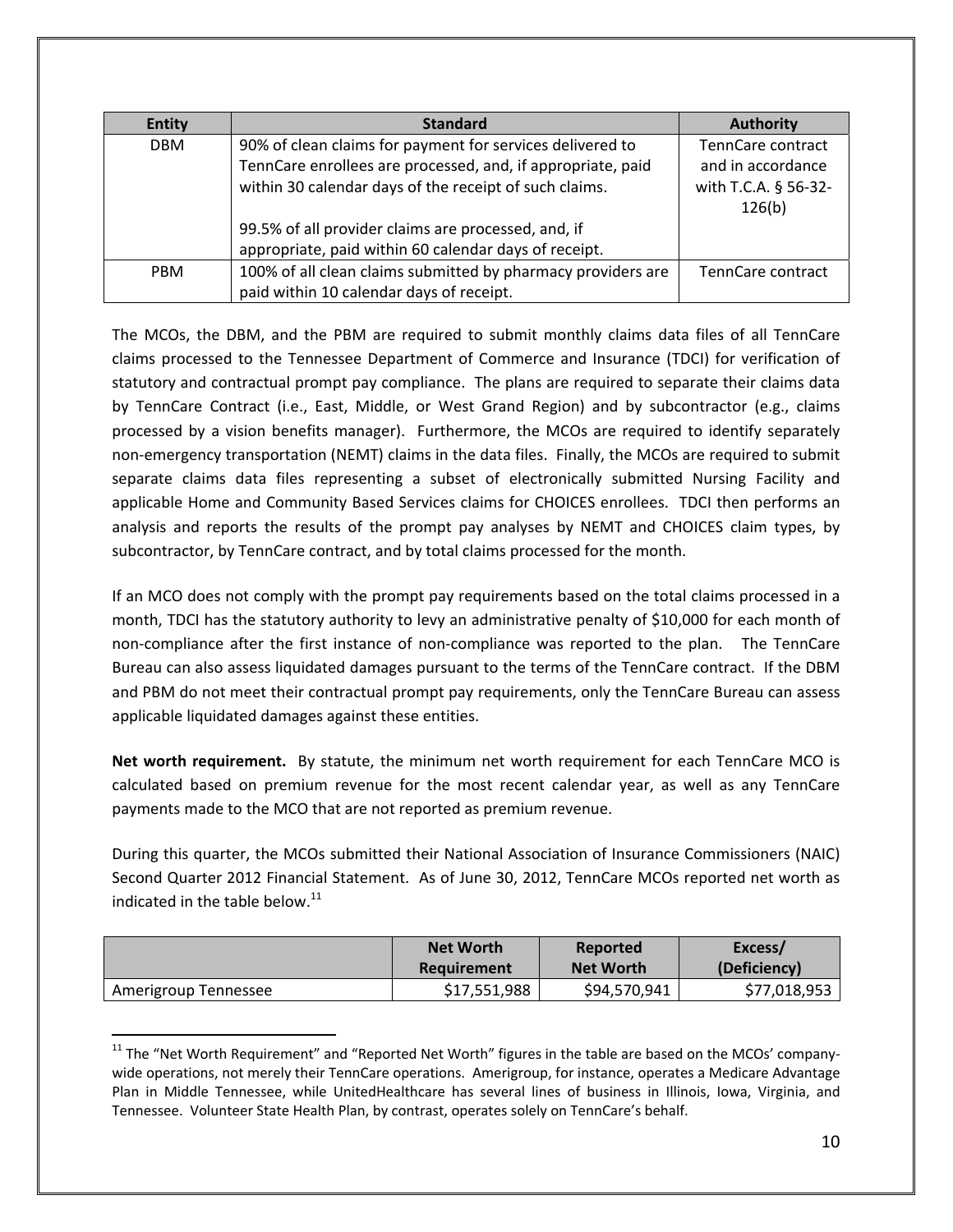|                                                                                   | <b>Net Worth</b><br>Requirement | Reported<br><b>Net Worth</b> | Excess/<br>(Deficiency) |
|-----------------------------------------------------------------------------------|---------------------------------|------------------------------|-------------------------|
| UnitedHealthcare Plan of the River<br>Valley (UnitedHealthcare Community<br>Plan) | \$62,651,284                    | \$481,256,798                | \$418,605,514           |
| Volunteer State Health Plan (BlueCare<br>& TennCare Select)                       | \$34,832,427                    | \$196,627,600                | \$161,795,173           |

All TennCare MCOs met their minimum net worth requirements as of June 30, 2012.

## **Success of Fraud Detection and Prevention**

The mission of the Tennessee Office of Inspector General (OIG) is: *To identify, investigate, and prosecute persons who commit fraud or abuse against the TennCare program and to recoup money owed to the State of Tennessee.*  The OIG staff receives case information from a variety of sources including: local law enforcement, the TennCare Bureau, Health Related Boards (HRB), the Department of Human Services (DHS), other state agencies, health care providers, Managed Care Contractors (MCCs), and the general public via the OIG website, fax, written correspondence, and phone calls to the OIG hotline. The statistics for the first quarter of the 2012 - 2013 fiscal year are as follows:

### **Summary of Enrollee Cases**

|                       | Quarter | <b>Grand Total to Date</b><br>(since creation of OIG in July 2004) |
|-----------------------|---------|--------------------------------------------------------------------|
| Cases Received        | 1.896   | 142.232                                                            |
| Abuse Cases Received* | 1.268   | 69,335                                                             |

*\* Abuse cases may be referred to the appropriate Managed Care Organization (MCO), the TennCare Bureau, or DHS for further review/action.*

#### **Court Fines & Costs Imposed**

|                                  | Quarter      | <b>Grand Total to Date</b>           |
|----------------------------------|--------------|--------------------------------------|
|                                  |              | (since creation of OIG in July 2004) |
| <b>Fines</b>                     | \$102,443.00 | \$672,510.00                         |
| Court Costs & Taxes              | \$9,808.62   | \$211,298.61                         |
| <b>Court Ordered Restitution</b> | \$107,644.86 | \$2,047,709.56                       |
| Drug Funds/Forfeitures           | \$15,203.82  | \$434,364.22                         |

The OIG aggressively pursues enrollees who have apparently committed fraud or abuse against the TennCare program. The primary criminal case types are: prescription drug cases (drug diversion, drug seekers, doctor shopping, and forging prescriptions), reporting a false income, access to other insurance when one is enrolled in an "uninsured" category, and ineligible individuals using a TennCare card.